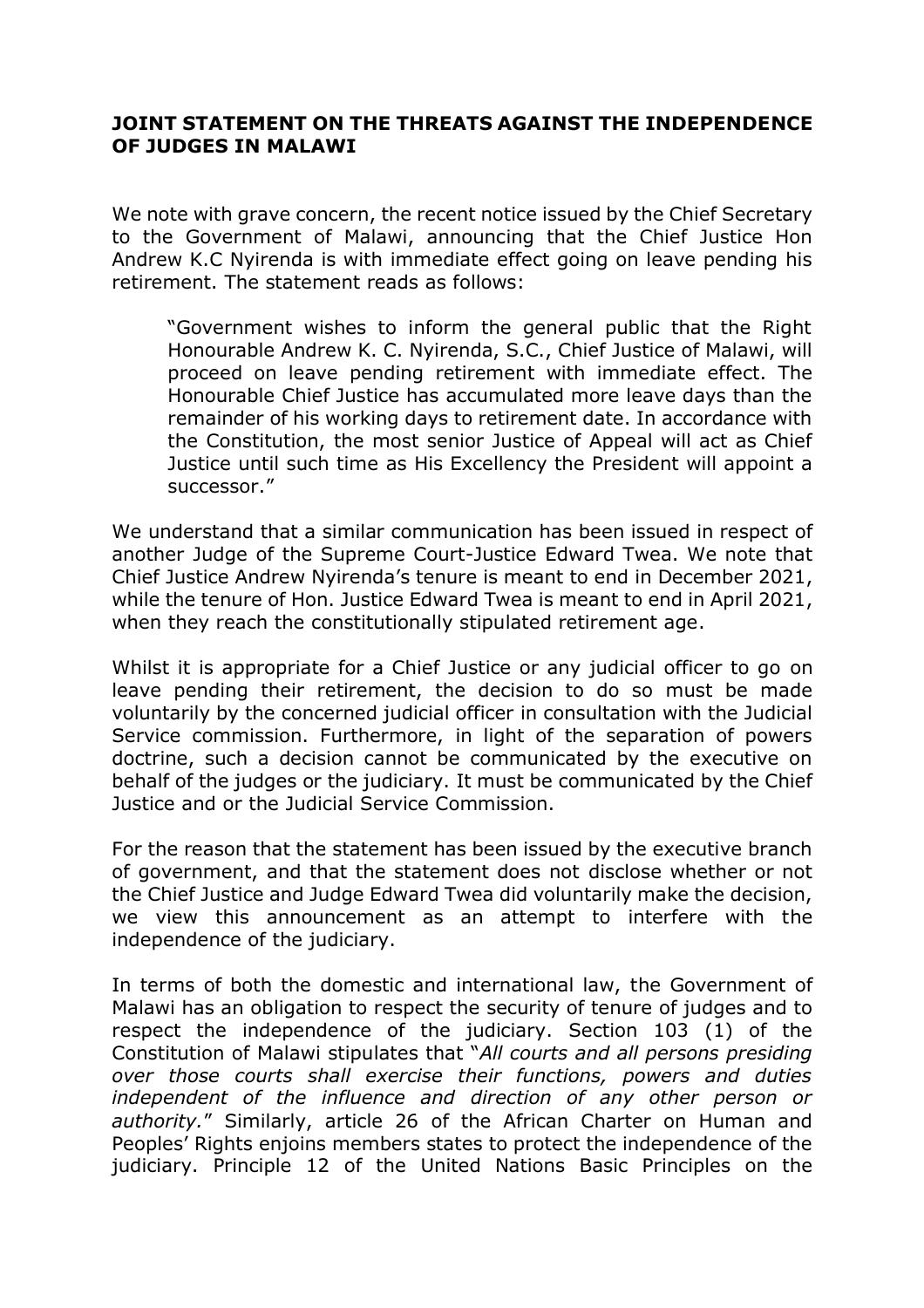Independence of the Judiciary enjoins Member States to ensure that "Judges, whether appointed or elected, shall have guaranteed tenure until a mandatory retirement age or the expiry of their term of office, where such exists.

The Government of Malawi must honour these important obligations and ensure that judges are not involuntarily placed on leave by the executive branch of government, pending their retirement. Therefore, we reiterate that the decision whether or not to go on leave pending retirement is one that must be taken voluntarily by the concerned judicial officer and must be announced by the appropriate body. In light of this, we condemn the government's notice as simply unconstitutional, unprocedurally issued and therefore, patently void.

We call upon the Hon. Chief Justice Andrew Nyirenda and the Hon. Judge Edward Twea to continue with their functions as judicial officers. We also call upon the executive branch of the Government of Malawi to respect the independence of the judiciary, especially at this time when Malawi is heading towards the re-run of the presidential election.

## **Signatories to the Statement**

## **Institutions**

- 1. Advancing Rights in Southern Africa, Johannesburg, South Africa
- 2. AfricanDefenders (Pan-African Human Rights Defenders Network), Kampala, Uganda
- 3. Africa Judges and Jurists Forum (AJJF), Johannesburg, South Africa
- 4. African Women's Development and Communication Network (FEMNET), Nairobi, Kenya
- 5. Amnesty International
- 6. Centre for Human Rights Education, Advice and Assistance (CHREAA), Blantyre, Malawi
- 7. Chapter One Foundation, Lusaka, Zambia
- 8. Coalition for an Effective African Court on Human and Peoples' Rights (African Court Coalition, ACC), Arusha, Tanzania
- 9. DITSHWANELO The Botswana Centre for Human Rights, Gaborone, Botswana
- 10. Democratic Governance and Rights Unit (DGRU)
- 11. East Africa Law Society (EALS), Arusha, Tanzania
- 12. Human Rights Institute of South Africa (HURISA),Johannesburg, South Africa
- 13. International Commission of Jurists Africa Programme (ICJ-Africa), Johannesburg, South Africa
- 14. International Refugee Rights Initiative (IRRI), Kampala, Uganda